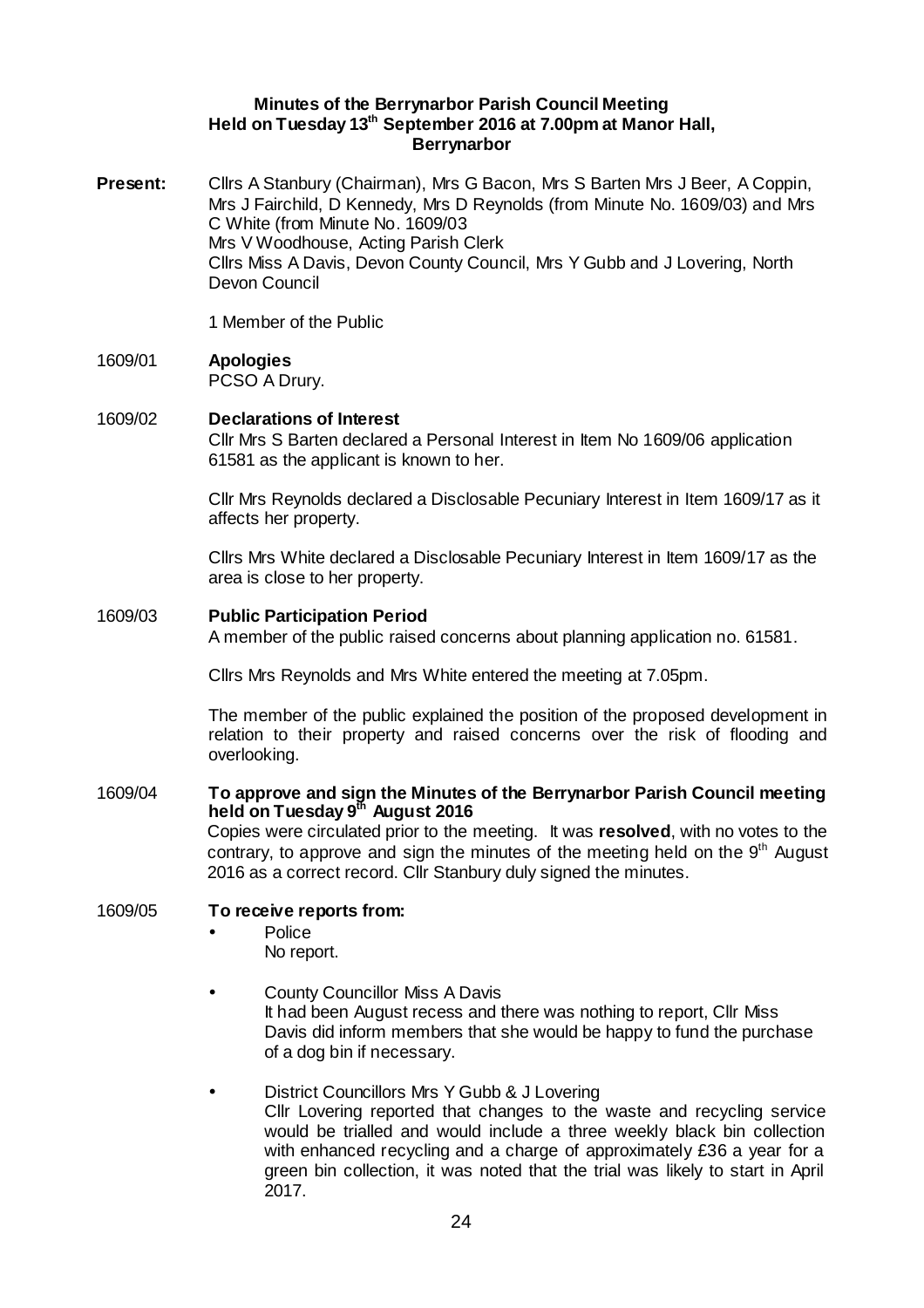- Play Area Inspections. Councillor Mrs J Beer Cllr Mrs Beer reported the black matting in the Manor Hall play area was lifting, the height of the swing needs raising, brambles in front of the swing need cutting and the litter bin is almost full. Cllr Mrs Beer further reported that the shed in the recreation field did not appear to be correct and the knots on the goal posts appear to becoming undone. It was agreed to speak to A&B about the shed and padlock the doors before speaking to the manufacture and to report the broken nets to the supplier.
- Councillor Mrs D Reynolds, Manor Hall Cllr Mrs Reynolds reported that the paperwork for charity status had been approved and the tenders would be sent in the near future. Cllr Mrs Reynolds further reported that the annual health and safety inspection had taken place and part of the stage had now be cornered off in accordance with the report.
- Footpaths Report Councillor Mrs White Nothing to report.
- Dog Exercise area Councillor Mrs White

Cllr Mrs White reported that the contractors had not trimmed the hedges back as per the quotation and it was agreed to use this saving towards other works.

Meetings/events attended by Councillors/Clerk Cllrs Kennedy, Mrs Bacon and Mrs Reynolds reported that they had attended the Home Choice event which covered how housing is allocated.

#### 1609/06 **Planning & Planning Correspondence**

Planning Applications: to consider Planning Applications received to date

North Devon Council, the determining Authority, has asked for comments from this Parish Council on the following planning applications

**61629** Change of use of agricultural field to equestrian use with creation of bank, level area and hard-core at Goosewell, Hagginton Hill, Berrynarbor **Applicant/Agent:** Mr D Burgess

It was **resolved**, with no votes to the contrary, to raise no objections.

Cllr Mrs Barten declared a Personal Interest in the following application.

**61581** Extensions to dwelling and erection of replacement porch at Wood Barton, Wood Lane, Combe Martin, Ilfracombe **Applicant/Agent:** Mrs S Donnellan

The Council agreed to allow the member of the public speak to clarify the position of neighbouring properties.

It was **resolved**, with no votes to the contrary, to raise concerns over the amenity of adjoining properties and the possibility of flooding in the area.

# **Planning Decisions: to note Planning Decisions received to date**

North Devon Council, the determining Authority has APPROVED the following application with conditions as filed: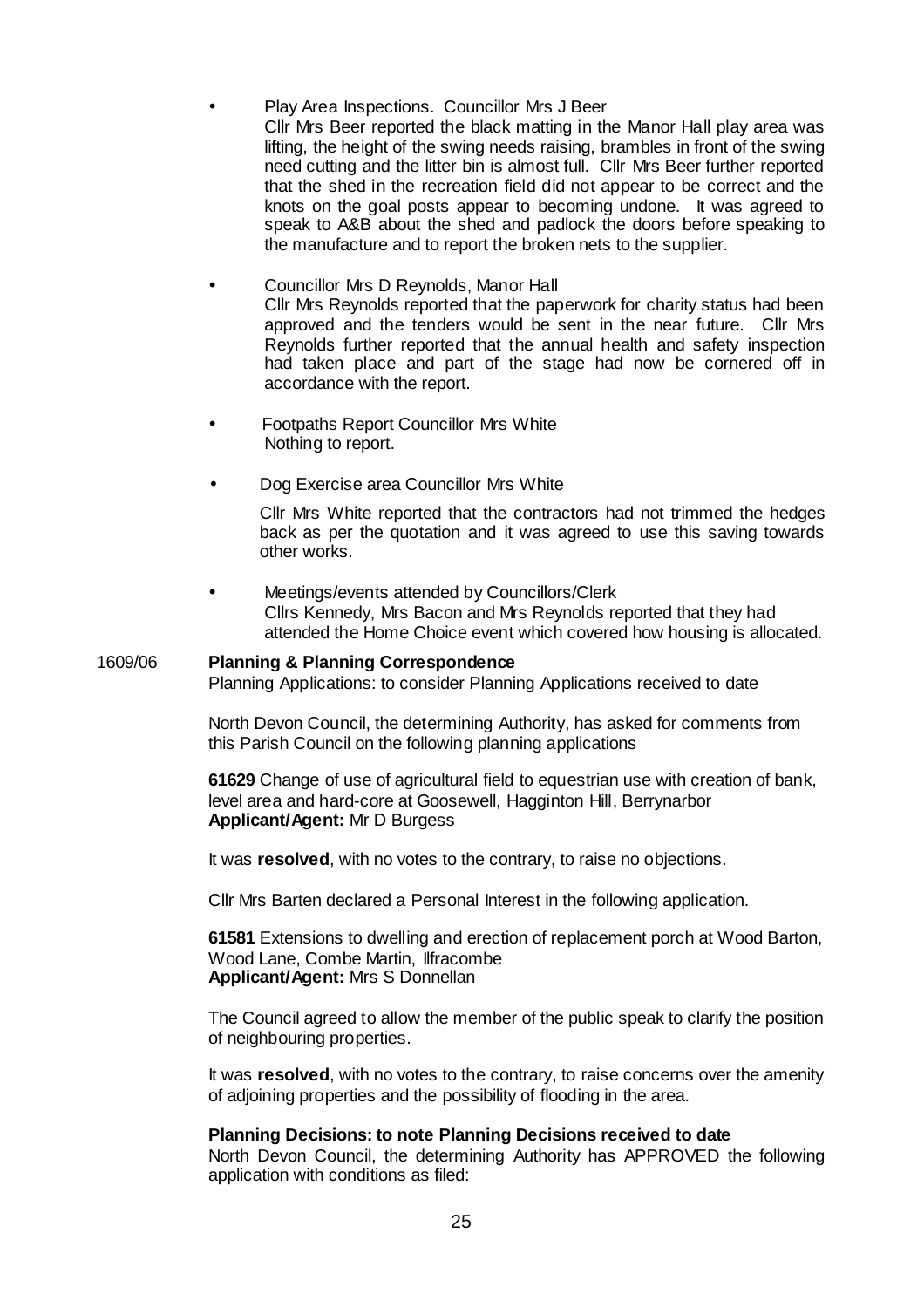**61337** Installation of external wall insulation to all elevations of the property in a neutral colour (white/cream/grey) at 33 Berrynarbor Park, Berrynarbor, Ilfracombe.

**61334** Installation of external wall insulation to all elevations of the property in a neutral colour (white/cream/grey) at 30 Berrynarbor Park, Berrynarbor, Ilfracombe.

**61313** Installation of external wall insulation at 26 Berrynarbor Park, Berrynarbor, Ilfracombe.

**61312** Installation of external wall insulation at 24 Berrynarbor Park, Berrynarbor, Ilfracombe.

**61247** Extension to dwelling & erection of detached garage at Granary Cottage, Bodstone, Barton Farm, Combe Martin, Ilfracombe.

**61490** Installation of cream coloured external wall insulation to all elevations at 19 Berrynarbor Park, Berrynarbor, Ilfracombe.

It was **resolved**, with no votes to the contrary, to note the above.

Cllr Miss Davis and the member of the public left the meeting and did not return.

- 1609/07 **Matters to Note** (correspondence is available from the Clerk unless otherwise stated)
	- AP-Build Devon Ltd has repaired the Memorial on Junction of A399 & Mill Lane
	- Map has been received from the land registry
	- Clarification about status of homes as temporary or permanent structures received from NDC (information has already been circulated)
	- Reply from the Police relating to parking on the junction opposite Sawmills Pub (information enclosed for Cllrs)
	- DALC's Annual Report
	- Completion of Monthly Defibrillator report

It was **resolved**, with no votes to the contrary, to note the above. It was noted that the defibrillator had been removed from the cabinet but had not been stolen as per the reports in the press.

1609/08 **To consider information relating to the production of a Neighbourhood Plan** The Chairman introduced Mr Graham Townsend from the North Devon Council. Mr Townsend explained the legislation surrounding Neighbourhood Plans and their purpose.

Cllr Coppin left the meeting.

Mr Townsend further explained the process for creating a Neighbourhood Plan and the importance of ascertaining the issues within the community, creating an action plan and the guidance available on policy wording.

Cllr Coppin returned to the meeting.

The Chairman thanked Mr Townsend for attending the meeting.

Cllrs Lovering and Mrs Gubb left the meeting and did not return.

Mr Townsend left the meeting and did not return.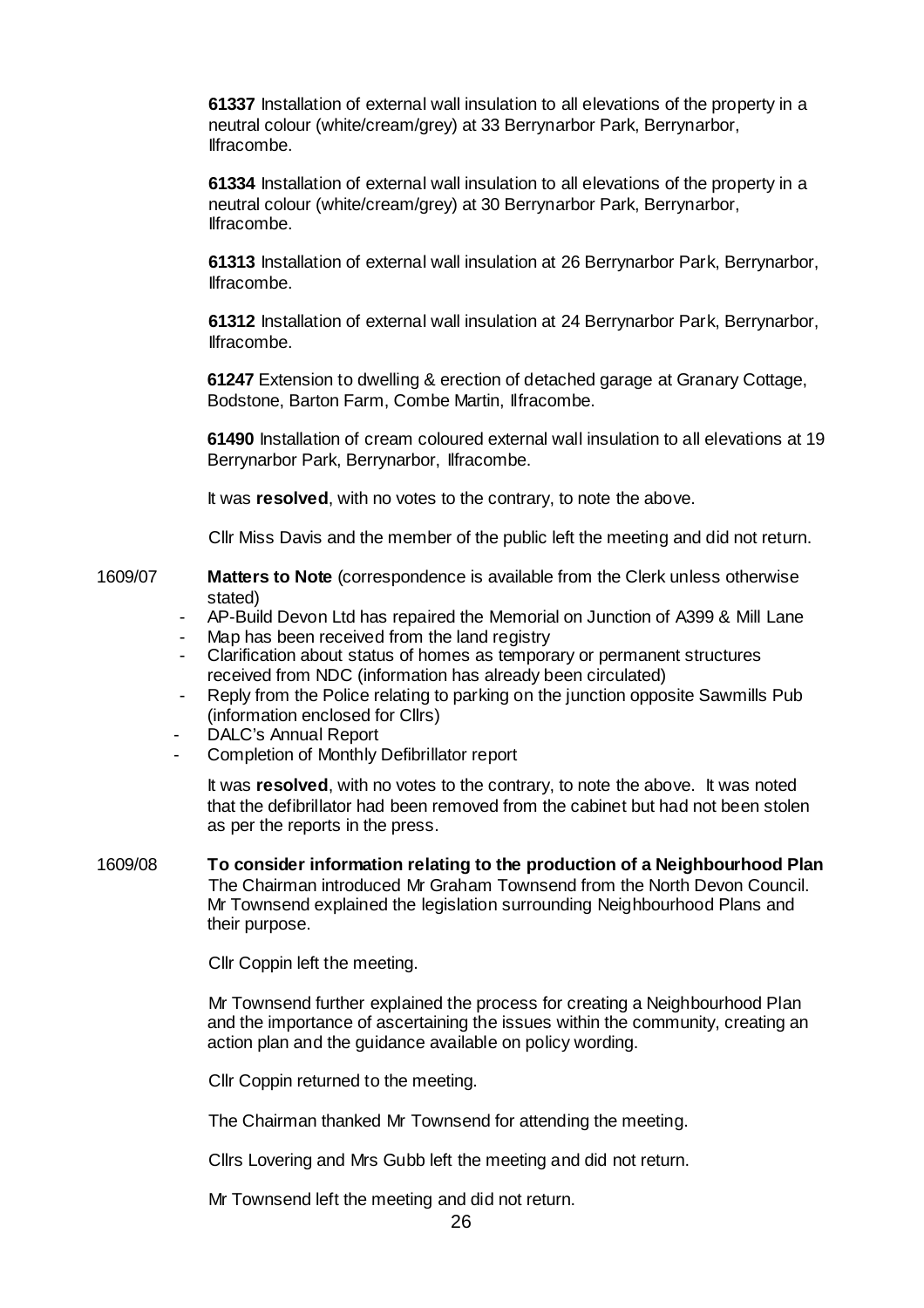| 1609/09 | To approve payments and receipts to date<br>The following payments were received: -<br><b>Clerk's September Salary</b><br>£238.70 (Net)                                                                                                                                                                                                                                                                |               |                                                    |  |
|---------|--------------------------------------------------------------------------------------------------------------------------------------------------------------------------------------------------------------------------------------------------------------------------------------------------------------------------------------------------------------------------------------------------------|---------------|----------------------------------------------------|--|
|         | Expenses: Mileage<br><b>HMRC PAYE</b><br><b>Public Toilet Cleaning September</b><br>Fremington Parish Council - Photocopying & Stationery for August 2016<br>E H Woolridge and Sons Ltd - Mole Trap<br>AP Build Devon Ltd - repairs to memorial fountain<br>A & B Contractors - Recreation Field<br>£6,294.95                                                                                          |               | £31.53<br>£59.60<br>£75<br>£2.56<br>£144<br>£1,080 |  |
|         | <b>Payments total:</b>                                                                                                                                                                                                                                                                                                                                                                                 | £7,926.34     |                                                    |  |
|         | Receipts 10th August 2016 - 13th September 2016<br><b>Insurance Claim</b><br>Interest to date                                                                                                                                                                                                                                                                                                          | £650<br>£5.38 |                                                    |  |
|         | <b>Receipts total:</b>                                                                                                                                                                                                                                                                                                                                                                                 | £655.38       |                                                    |  |
|         | It was resolved, with no votes to the contrary, to approve the above payments<br>and receipts.                                                                                                                                                                                                                                                                                                         |               |                                                    |  |
| 1609/10 | To receive budget review<br>The budget review and bank reconciliation were circulated prior to the meeting<br>and it was resolved, with no votes to the contrary, to note the information.                                                                                                                                                                                                             |               |                                                    |  |
| 1609/11 | To consider attendance at DALC's Annual General Meeting<br>It was resolved, with no votes to the contrary, to note the information.                                                                                                                                                                                                                                                                    |               |                                                    |  |
| 1609/12 | To agree article for the village newsletter<br>It was resolved, with no votes to the contrary, to agree the article.                                                                                                                                                                                                                                                                                   |               |                                                    |  |
| 1609/13 | To note award of Grant for compliance with the Transparency Code<br>It was resolved, with no votes to the contrary, to note the award of £1,092.21 to<br>comply with the Transparency Code.                                                                                                                                                                                                            |               |                                                    |  |
| 1609/14 | To consider purchase of equipment to comply with the Transparency Code<br>It was resolved, with no votes to the contrary, to purchase a laptop, software and<br>back up and a scanner/printer to comply with the Transparency Code.                                                                                                                                                                    |               |                                                    |  |
| 1609/15 | To consider website provision to comply with the Transparency Code<br>Members considered the website provision and prices for set up and annual<br>costs and it was resolved, with no votes to the contrary, to appoint Western Web<br>which members felt provided the most appropriate design and style of website for<br>the Parish Council and the most appropriate price for the funding obtained. |               |                                                    |  |
| 1609/16 | To consider damage and the following items relating to the Recreation Field<br>It was noted that the damage had been reported to the Police members<br>considered:                                                                                                                                                                                                                                     |               |                                                    |  |
|         | a) The provision of a toilet<br>It was resolved with no votes to the contrary that this would not be financially                                                                                                                                                                                                                                                                                       |               |                                                    |  |

It was **resolved**, with no votes to the contrary, that this would not be financially viable and a toilet would not be provided in the Recreation Field.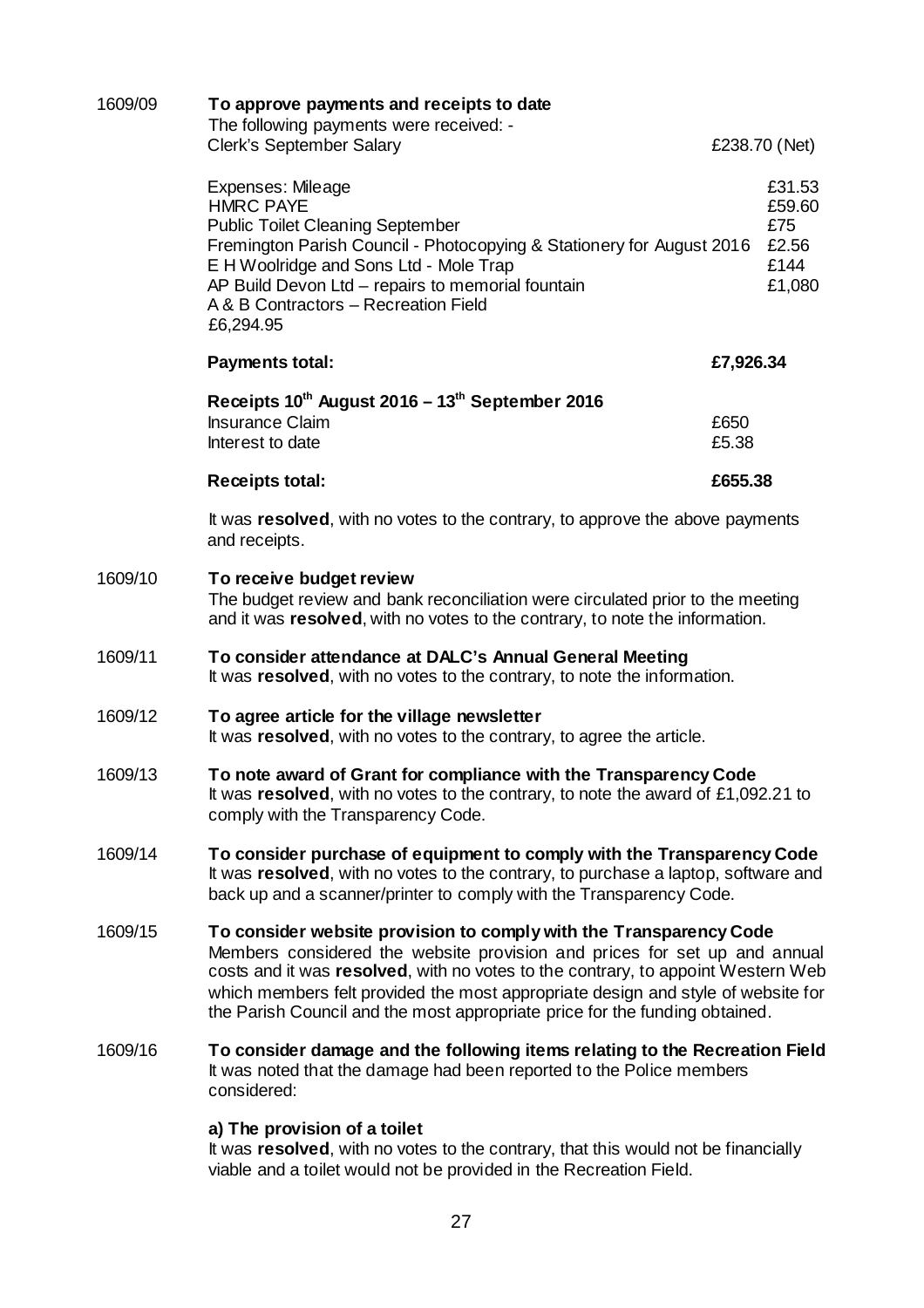## **b) Electric supply in the new shed**

It was **resolved**, with no votes to the contrary, not to provide an electric supply in the shed.

#### **c) The provision of a water tap**

It was **resolved**, with no votes to the contrary, not to provide a water tap.

#### **d) Replacement signage**

It was **resolved**, with no votes to the contrary, to replace the sign with an aluminium sign.

### **e) To receive costings for line marking equipment**

It was **resolved**, with no votes to the contrary, to defer this item until next season.

## **f) Hire Agreement and Charges**

Members considered the Hire Agreement which was circulated prior to the meeting. A charge for hire was also considered and it was, **resolved**, with three votes to the contrary and two abstentions, to adopt the hire agreement for organised events, permission to be sought from the Parish Clerk, and not to charge a hire fee.

Cllr Mrs Reynolds declared a Disclosable Pecuniary Interest in the following item.

Cllr Mrs White declared a Personal Interest in the following item.

- 1609/17 **To receive Modification Orders to alter the Definitive Map for Bridleway No 13 and Footpath Nos 1 & 5 and Restricted Byway No. 27, Berrynarbor** It was **resolved**, with no votes to the contrary, to note the information.
- 1609/18 **To consider arrangements for Christmas**  Members considered a Christmas display and it was agreed to investigate costs.

#### 1609/19 **To consider the following items relating to the Dog Exercise Area**

#### **a) Grass Cutting arrangements**

It was **resolved**, with no votes to the contrary, to ask A&B to cut the grass using the funds for the work that was not undertaken on the invoice and to consider quotations for the grass cutting at the next meeting.

### **b) Signage**

It was agreed that the current signage is adequate.

### **c) Provision of a dog bin**

Members noted the kind offer from County Councillor Ms Davis to fund the bin, however, concerns over the collection were raised and it was **resolved**, with no votes to the contrary, to monitor the situation.

1609/20 **To consider identified projects and associated costs a) Refurbishment of Public Toilets b) Purchase of metal Berrynarbor Signs c) Replacement of bus shelter** 

> It was noted that the County Councillor Ms Davis had offered some funding towards the purchase of the metal Berrynarbor Signs and the District Councillors had also offered some funding towards projects. Members considered the